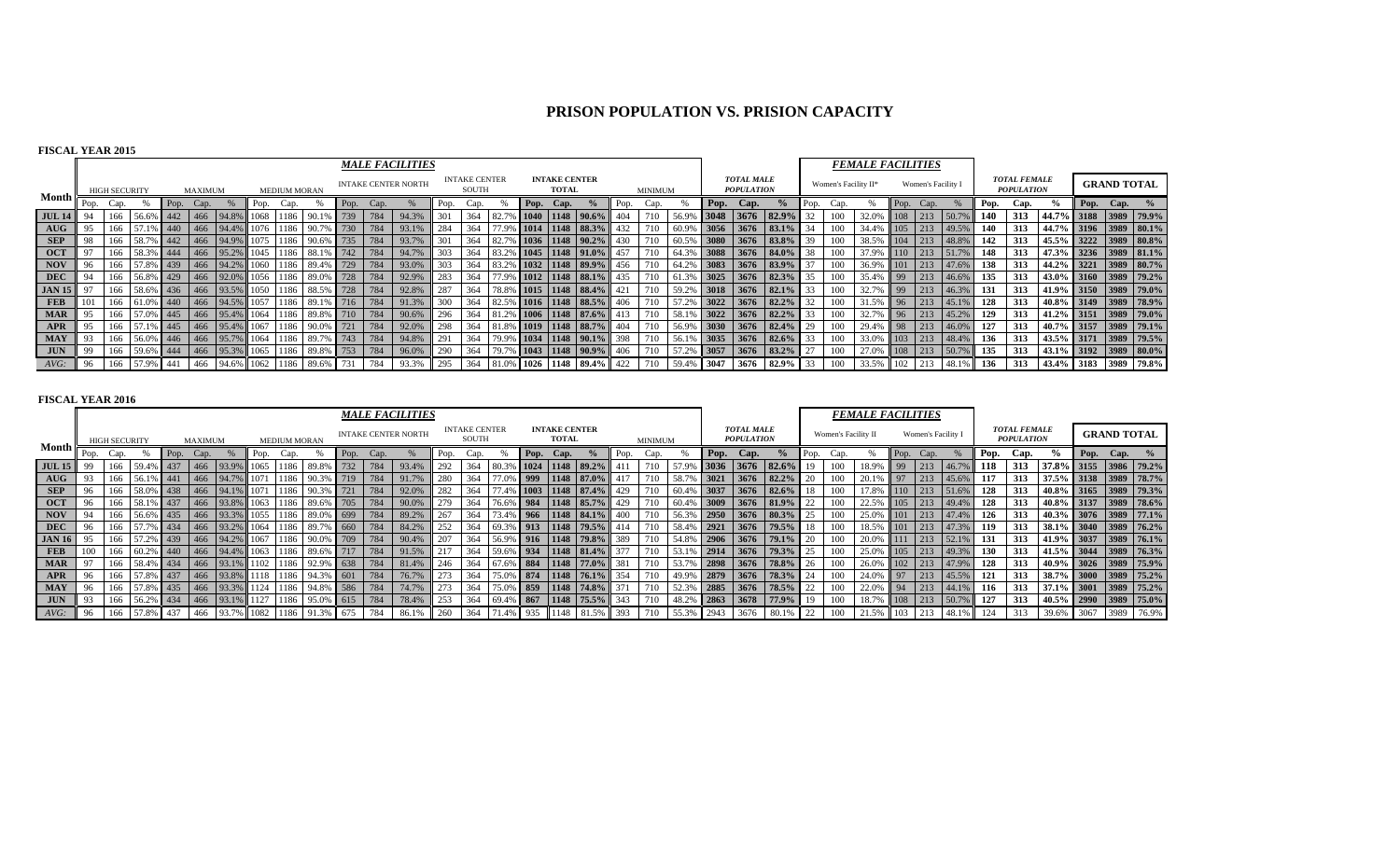## **FISCAL YEAR 2015**

**AUG**

**SEP**

**OCT**

**NOV**

**DEC**

**JAN 16**

**FEB**

**MAR**

**APR**

**MAY**

**JUN**

*AVG:*

|                                                                                                                                               |      |  |                      |          |    |                                        |          |                |                |     |      |          |                               |  |          |          |     |                     | <b>MALE FACILITIES</b>                      |                |     |         |                     |     |                                          |      |                     |           |    |       |      |                |                                             |            |                                     |                                 |                 |                 |                |                     | <b>FEMALE FACILITIES</b> |    |                       |                            |                       |                                      |                              |
|-----------------------------------------------------------------------------------------------------------------------------------------------|------|--|----------------------|----------|----|----------------------------------------|----------|----------------|----------------|-----|------|----------|-------------------------------|--|----------|----------|-----|---------------------|---------------------------------------------|----------------|-----|---------|---------------------|-----|------------------------------------------|------|---------------------|-----------|----|-------|------|----------------|---------------------------------------------|------------|-------------------------------------|---------------------------------|-----------------|-----------------|----------------|---------------------|--------------------------|----|-----------------------|----------------------------|-----------------------|--------------------------------------|------------------------------|
|                                                                                                                                               |      |  | <b>HIGH SECURITY</b> |          |    |                                        |          | MAX            |                |     |      |          | <b>MED MORAN</b>              |  |          |          |     | <b>INTAKE NORTH</b> |                                             |                |     |         | <b>INTAKE SOUTH</b> |     |                                          |      | <b>INTAKE TOTAL</b> |           |    |       |      |                | <b>MINIMUM</b>                              |            |                                     |                                 |                 |                 |                | Women's Facility II |                          |    |                       | Women's Facility I         |                       |                                      |                              |
| Month Sent AT CP Hold Total Sent A.T. C.P. Hold Total Sent AT CP Hold Total Sent AT CP Hold Total Sent AT CP Hold Total Sent AT CP Hold Total |      |  |                      |          |    |                                        |          |                |                |     |      |          |                               |  |          |          |     |                     |                                             |                |     |         |                     |     |                                          |      |                     |           |    | Total |      | Sent AT        | CP                                          | Hold Total |                                     | <b>TOTAL</b><br><b>MALE POP</b> |                 | Sent AT CP Hold |                |                     | Total                    |    |                       |                            | Sent AT CP Hold Total | <b>TOTAL</b><br><b>FEMALE</b><br>POP | <b>GRAND</b><br><b>TOTAL</b> |
| <b>JUL 14</b>                                                                                                                                 | - 90 |  |                      | $\Omega$ | 94 | 442                                    |          | $\overline{0}$ | $\overline{0}$ | 442 | 1068 |          | $\overline{0}$                |  | 1068 300 |          | 424 |                     | 11 738                                      | 74             | 223 |         |                     | 302 | 374                                      | 647  |                     |           | 15 | 1040  | 398  | $\overline{0}$ |                                             | 403        |                                     | 3047                            | 32              | $\overline{0}$  | $\overline{0}$ |                     | 32                       |    |                       | $59 \mid 49 \mid 0 \mid 0$ | 108                   | 140                                  | 3187                         |
| AUG                                                                                                                                           | 92   |  |                      | $\Omega$ | 95 | 440                                    | $\Omega$ | $\overline{0}$ | $\overline{0}$ | 440 |      | $1076$ 0 | $\Omega$                      |  |          | 1076 295 | 419 |                     | 13 730                                      |                | 207 |         |                     | 284 | 366                                      | 627  |                     |           | 17 | 1014  | 424  |                |                                             | 432        |                                     | 3057                            | 34              | $\overline{0}$  | $\overline{0}$ |                     | 34                       |    |                       | $62 \mid 44 \mid 0 \mid 0$ | 106                   | 140                                  | 3197                         |
| <b>SEP</b>                                                                                                                                    | 95   |  |                      | $\Omega$ | 98 | 442                                    |          |                |                | 442 | 1075 |          |                               |  | 1075 303 |          | 419 |                     | 735                                         | 70             | 227 |         |                     | 301 | 373                                      | 645  |                     |           | 10 | 1036  | 422  |                |                                             | 430        |                                     | 3081                            | 39              | $\Omega$        | $\overline{0}$ |                     | 39                       |    |                       | $62 \t 42 \t 0 \t 0$       | 104                   | 143                                  | 3224                         |
| OCT                                                                                                                                           | 93   |  |                      | $\Omega$ | 96 | 444                                    |          | $\Omega$       |                |     | 1045 |          |                               |  | 1045 298 |          | 431 |                     |                                             | 84             |     |         |                     | 303 | 381                                      | 645  | -11                 |           |    | 1045  | 455  | $\Omega$       |                                             | 457        |                                     | 3087                            | 38 I            | $\overline{0}$  | $\overline{0}$ |                     | 38                       |    | 57 51 0               | $\overline{2}$             | 110                   | 148                                  | 3235                         |
| <b>NOV</b>                                                                                                                                    | 92   |  |                      | $\Omega$ | 96 |                                        |          |                |                |     | 1060 |          |                               |  | 1060 303 |          | 416 |                     | 729                                         |                | 223 |         |                     | 303 | 378                                      | 639  |                     |           | 11 | 1032  | 456  |                |                                             | 456        |                                     | 3083                            | 37              | $\Omega$        | $\Omega$       |                     | 37                       |    |                       | 56 45 0 0                  | 101                   | 138                                  | 3221                         |
| DEC                                                                                                                                           | 89   |  |                      | $\Omega$ | 94 | 429                                    |          | $\Omega$       | $\Omega$       | 429 | 1056 |          |                               |  | 1056 344 |          | 374 |                     | 729                                         | Q <sub>1</sub> | 190 |         |                     | 283 | 435                                      | 563  |                     |           | 10 | 1012  | 435  |                |                                             | 435        |                                     | 3026                            | 35              | $\Omega$        | $\Omega$       |                     | 35                       |    |                       | 57 42 0 0                  | 99                    | 134                                  | 3160                         |
| <b>JAN 15</b>                                                                                                                                 | 92   |  |                      |          | 97 |                                        |          |                |                |     | 1050 |          |                               |  |          | 350      | 368 |                     |                                             |                |     |         |                     | 287 | 425                                      | 578  |                     |           | 10 | 1015  | 421  |                |                                             |            |                                     | 3019                            | 33              | $\Omega$        | $\Omega$       |                     | 33                       | 57 | 42                    | $\Omega$<br>$\Omega$       | 99                    | 132                                  | 3151                         |
| <b>FEB</b>                                                                                                                                    | -98  |  |                      | $\Omega$ |    |                                        |          | $\Omega$       |                | 440 | 1057 |          |                               |  | 057      | 327      | 379 |                     |                                             | 82             |     |         |                     | 300 | 409                                      | 589  |                     |           | 11 | 1016  | 406  |                |                                             |            |                                     | 3022                            | 32 <sup>1</sup> | $\overline{0}$  | $\Omega$       |                     | 32                       |    | $51 \; 45 \; 0$       | $\overline{0}$             | 96                    | 128                                  | 3149                         |
| <b>MAR</b>                                                                                                                                    | 93   |  |                      | $\Omega$ | 94 | 445                                    |          | $\Omega$       |                | 445 | 1064 |          |                               |  | 1064 320 |          | 379 |                     |                                             | 100            | 192 |         |                     | 296 | 420                                      | 571  |                     |           |    | 1006  |      |                |                                             |            |                                     | 3022                            | 33              | $\overline{0}$  | $\Omega$       |                     | 33                       |    | $49 \mid 46 \mid 0$   |                            | 96                    | 129                                  | 3151                         |
| <b>APR</b>                                                                                                                                    | -93  |  |                      |          | 95 | 445                                    |          | $\Omega$       |                |     |      |          |                               |  | 06       |          | 369 |                     |                                             | 96             |     |         |                     | 298 | 437                                      | 567  | -6                  |           |    | 1019  | 404  | $\Omega$       |                                             | 404        |                                     | 3030                            | 29              | $\Omega$        | $\Omega$       |                     | 29                       | 51 | 45                    |                            | 98                    | 127                                  | 3157                         |
| <b>MAY</b>                                                                                                                                    |      |  |                      | $\Omega$ | 93 | 446                                    |          |                |                | 446 | 1064 |          |                               |  | 1064 358 |          | 371 |                     | 744                                         |                | 184 |         |                     | 292 | 462                                      | 554  | -6                  |           | 12 | 1036  | 398  | $\Omega$       |                                             | 398        |                                     | 3037                            | 3300            |                 | $\Omega$       |                     | - 33                     |    | $53 \quad 49 \quad 0$ |                            | 103                   | 136                                  | 3173                         |
| <b>JUN</b>                                                                                                                                    | 97   |  |                      | $\Omega$ | 99 |                                        |          |                |                |     | 1065 |          |                               |  | 065      | 349      | 387 |                     |                                             | 92             | 193 |         |                     | 289 | 441                                      | 580  |                     |           | 14 | 1042  | 406  |                |                                             | 406        |                                     | 3056                            | 27              |                 | $\Omega$       |                     | 27                       | 52 |                       |                            | 108                   | 135                                  | 3191                         |
| $AVG$ :                                                                                                                                       | -93  |  |                      |          | 96 |                                        |          | $\Omega$       |                |     | 1063 |          |                               |  | 1062     | 324      | 395 |                     |                                             | 85             | 206 |         |                     | 295 | 408                                      | 600  |                     |           |    | 1026  |      |                |                                             | 422        |                                     | 3047                            |                 |                 |                |                     |                          |    | 55 46                 | $\overline{0}$             | 102                   | 136                                  | 3183                         |
| <b>FISCAL YEAR 2016</b>                                                                                                                       |      |  |                      |          |    | Sentenced Avg (includes Civil Purge) = |          | 2519           |                |     |      |          | Awaiting Trial Avg = 650      |  |          |          |     |                     | RI Pop Avg (sentenced & Awaiting Trial) $=$ |                |     |         |                     |     |                                          | 3169 |                     |           |    |       |      |                | Detainee Avg (IMM + US Hold + Other Hold) = |            |                                     |                                 |                 | 14              |                |                     |                          |    |                       |                            |                       |                                      |                              |
|                                                                                                                                               |      |  |                      |          |    |                                        |          |                |                |     |      |          |                               |  |          |          |     |                     |                                             |                |     |         |                     |     |                                          |      |                     |           |    |       |      |                |                                             |            |                                     |                                 |                 |                 |                |                     |                          |    |                       |                            |                       |                                      |                              |
|                                                                                                                                               |      |  |                      |          |    |                                        |          |                |                |     |      |          |                               |  |          |          |     |                     | <b>MALE FACILITIES</b>                      |                |     |         |                     |     |                                          |      |                     |           |    |       |      |                |                                             |            |                                     |                                 |                 |                 |                |                     | <b>FEMALE FACILITIES</b> |    |                       |                            |                       |                                      |                              |
|                                                                                                                                               |      |  | <b>HIGH SECURITY</b> |          |    |                                        |          | MAX            |                |     |      |          | <b>MED MORAN</b>              |  |          |          |     | <b>INTAKE NORTH</b> |                                             |                |     |         | <b>INTAKE SOUTH</b> |     |                                          |      | <b>INTAKE TOTAL</b> |           |    |       |      |                | MINIMUM                                     |            |                                     | <b>TOTAL</b>                    |                 |                 |                | Women's Facility II |                          |    |                       | Women's Facility I         |                       | <b>TOTAL</b>                         | <b>GRAND</b>                 |
| Month Sent AT CP Hold Total Sent A.T. C.P. Hold Total                                                                                         |      |  |                      |          |    |                                        |          |                |                |     |      |          | Sent AT CP Hold Total Sent AT |  |          |          |     |                     |                                             |                |     |         |                     |     | CP Hold Total Sent AT CP Hold Total Sent | AT   |                     | $CP$ Hold |    | Total | Sent | AT             | CP.                                         |            | Hold Total MALE POP Sent AT CP Hold |                                 |                 |                 |                |                     | Total                    |    |                       |                            | Sent AT CP Hold Total | <b>FEMALE</b>                        | <b>TOTAL</b>                 |
| $JUL15$ 97 2 0 0                                                                                                                              |      |  |                      |          |    | 99 437 0                               |          |                |                |     |      |          |                               |  |          |          |     |                     | 13 732 94                                   |                |     | $191$ 2 | $\overline{4}$      | 292 | $431$ 568                                |      | 8                   |           | 18 | 1024  | 411  | $\Omega$       |                                             | 411        |                                     | 3036                            | 19 <sup>1</sup> | $\overline{0}$  | $\overline{0}$ | $\Omega$            |                          |    |                       | $51 \t 47 \t 0 \t 2$       | - 99                  | 118                                  | 3155                         |

90 3 0 0 93 441 0 0 0 441 1071 0 0 0 1071 348 355 5 10 719 70 205 4 2 280 <sup>418</sup> <sup>560</sup> <sup>9</sup> <sup>12</sup> 999 417 0 0 0 417 **3021** 20 0 0 0 20 56 39 0 2 97 **117 3138**

93 4 0 0 96 438 0 0 0 438 1071 0 0 0 1071 334 369 7 11 721 67 213 1 1 282 <sup>401</sup> <sup>582</sup> <sup>8</sup> <sup>12</sup> 1003 429 0 0 0 429 **3037** 18 0 0 0 18 61 46 1 3 110 **128 3165**

93 3 0 0 96 437 0 0 0 437 1063 0 0 0 1063 335 357 5 8 705 74 203 1 1 279 410 560 6 9 984 429 0 0 0 429 **3009** 22 0 0 0 22 57 46 0 2 105 **128 3137**

91 3 0 0 94 435 0 0 0 435 1055 0 0 0 1055 348 340 3 8 699 83 185 0 0 268 431 525 3 8 967 400 0 0 0 400 **2951** 25 0 0 0 25 56 42 0 2 100 **125 3076**

93 3 0 0 96 434 0 0 0 434 1064 0 0 0 1064 321 329 2 9 661 85 166 0 1 252 <sup>406</sup> <sup>495</sup> <sup>2</sup> <sup>10</sup> 913 414 0 0 0 414 **2921** 18 0 0 0 18 53 45 0 3 101 **119 3040**

97 3 0 0 100 440 0 0 0 440 1063 0 0 0 1063 338 371 5 3 717 71 144 1 0 216 409 515 4 3 933 377 0 0 0 377 **2913** 25 0 0 0 25 55 48 0 1 104 **129 3042**

94 3 0 0 97 434 0 0 0 434 1102 0 0 0 1102 278 354 2 4 638 88 155 2 3 248 366 509 5 7 886 381 0 0 0 381 **2900** 26 0 0 0 26 60 42 0 0 102 **128 3028**

93 4 0 0 97 437 0 0 0 437 1118 0 0 0 1118 271 322 2 6 601 94 176 1 2 273 365 498 6 8 874 354 0 0 0 354 **2880** 24 0 0 0 24 55 41 0 1 97 **121 3001**

93 3 0 0 96 435 0 0 0 435 1124 0 0 0 1124 267 310 2 7 586 86 183 2 2 273 353 493 4 9 859 371 0 0 0 371 **2885** 22 0 0 0 22 57 37 0 0 94 **116 3001**

91 2 0 0 93 434 0 0 0 434 1127 0 0 0 1127 275 332 2 6 615 86 165 1 1 253 <sup>361</sup> <sup>497</sup> <sup>3</sup> <sup>7</sup> 867 343 0 0 0 343 **2863** 19 0 0 0 19 65 42 0 0 108 **127 2990**

92 3 0 0 95 439 0 0 0 439 1067 0 0 0 1067 323 380 3 4 710 72 133 0 2 207 395 513 3 6 917 389 0 0 0 389 **2907** 20 0 0 0 20 59 50 0 2 111 **131 3038**

| 737                        | 437 H | 1067<br>- 1082 315 350 | <b>1675</b><br>- 260 1 396<br>5.52<br><b>18</b><br>. | -026<br>1393<br>- 393                    | 2944 | 102 |  |
|----------------------------|-------|------------------------|------------------------------------------------------|------------------------------------------|------|-----|--|
| Sentenced A<br>. a Purge ' |       | 573                    | RI Pop A<br>$-1$ $-1$<br>a waiting Trial.<br>-74     | + Other Hold)<br>$Avg$ (IMM).<br>US Hole |      |     |  |

3068

 $\sim 10^{-1}$ 

\*Other Hold includes "Hold for Other State + Military" \*\* RI Pop Avg = RI inmates, Interstate Compact, Dual Jurisdiction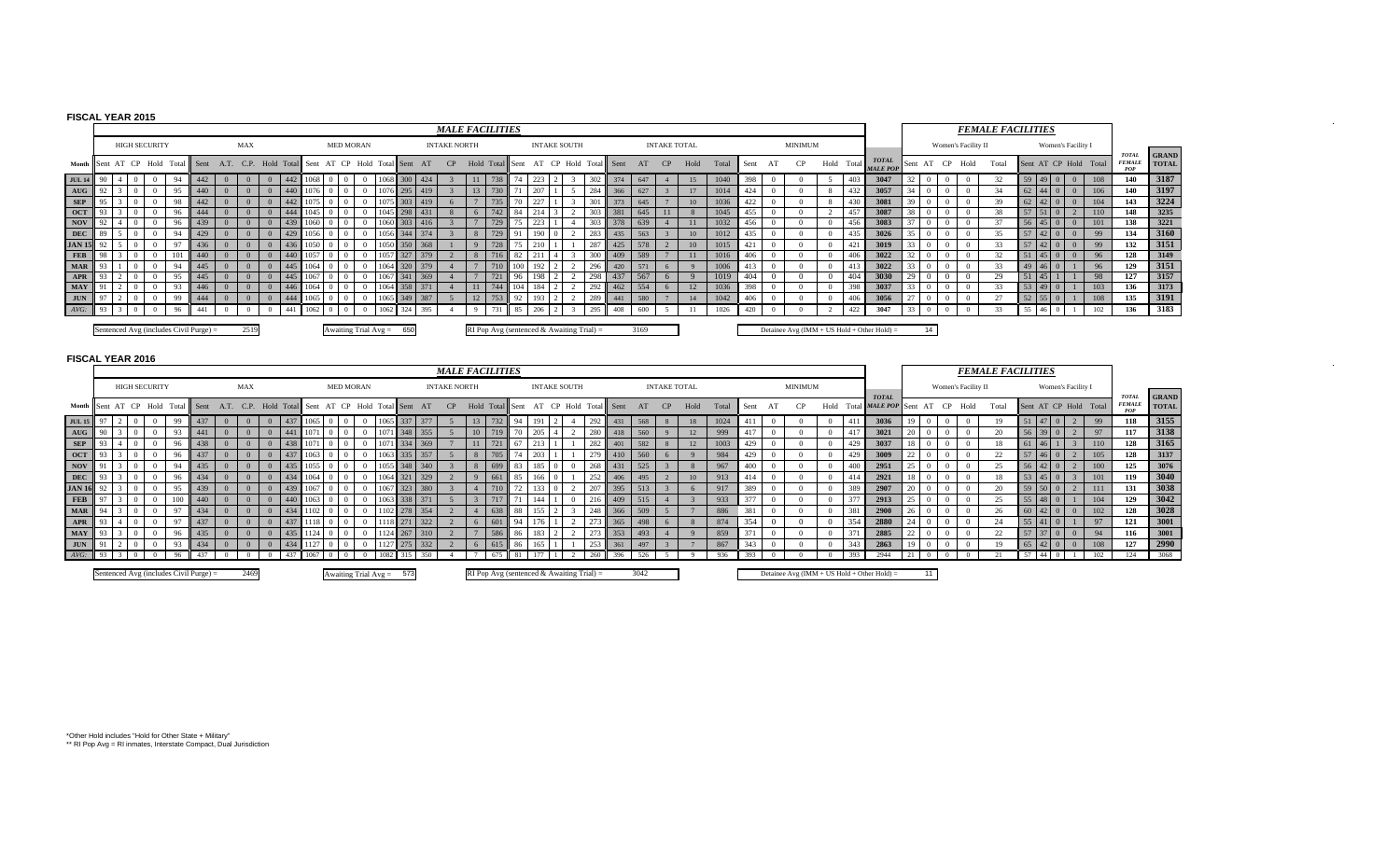#### **FISCAL YEAR 2015**

|               |           |                   |                | <b>MALE POPULATION</b> |    |                |                     |
|---------------|-----------|-------------------|----------------|------------------------|----|----------------|---------------------|
|               |           |                   |                |                        |    |                | <b>TOTAL</b>        |
| Month         | Sentenced | Awaiting<br>Trial | Civil<br>Purge | Immigration U.S. Hold  |    | Other<br>Hold* | <b>MALE</b><br>POP. |
| <b>JUL 14</b> | 2373      | 650               | 5              | $\Omega$               | 15 | 5              | 3048                |
| AUG           | 2398      | 630               | 4              | $\Omega$               | 19 | 6              | 3057                |
| <b>SEP</b>    | 2406      | 648               | 7              | $\Omega$               | 15 | $\mathbf{3}$   | 3079                |
| <b>OCT</b>    | 2419      | 648               | 11             | $\Omega$               | 7  | 3              | 3088                |
| <b>NOV</b>    | 2424      | 643               | $\overline{4}$ | $\Omega$               | 6  | 6              | 3083                |
| <b>DEC</b>    | 2444      | 568               | 3              | $\Omega$               | 7  | 3              | 3025                |
| <b>JAN 15</b> | 2424      | 583               | $\overline{c}$ | $\Omega$               | 7  | 3              | 3019                |
| <b>FEB</b>    | 2414      | 577               | $\overline{4}$ | $\Omega$               | 5  | $\mathbf{8}$   | 3008                |
| <b>MAR</b>    | 2435      | 572               | 6              | $\Omega$               | 7  | $\overline{c}$ | 3022                |
| <b>APR</b>    | 2446      | 569               | 6              | $\Omega$               | 8  | 1              | 3030                |
| <b>MAY</b>    | 2461      | 556               | 6              | $\Omega$               | 9  | $\overline{4}$ | 3036                |
| <b>JUN</b>    | 2453      | 582               | $\overline{7}$ | $\Omega$               | 9  | 6              | 3057                |
| AVG:          | 2425      | 602               | $\overline{5}$ | $\theta$               | 9  | $\overline{4}$ | 3046                |

|               |           |                   |                | <b>MALE POPULATION</b> |                |                | <b>TOTAL</b> |               |           |                   |                | <b>FEMALE POPULATION</b> |                |                | <b>TOTAL</b>          |               | Total    |
|---------------|-----------|-------------------|----------------|------------------------|----------------|----------------|--------------|---------------|-----------|-------------------|----------------|--------------------------|----------------|----------------|-----------------------|---------------|----------|
| Month         | Sentenced | Awaiting<br>Trial | Civil<br>Purge | Immigration U.S. Hold  |                | Other<br>Hold* | MALE<br>POP. | Month I       | Sentenced | Awaiting<br>Trial | Civil<br>Purge | Immigration U.S. Hold    |                | Other<br>Hold* | <b>FEMALE</b><br>POP. | Month         | Sentence |
| <b>JUL 14</b> | 2373      | 650               | $\mathcal{L}$  | $\Omega$               | 15             | 5              | 3048         | <b>JUL 15</b> | 90        | 49                | $\Omega$       | $\Omega$                 | $\Omega$       | $\Omega$       | 139                   | <b>JUL 14</b> | 2463     |
| AUG           | 2398      | 630               | 4              | $\Omega$               | 19             | 6              | 3057         | AUG           | 96        | 44                | $\Omega$       | $\Omega$                 | $\Omega$       | $\Omega$       | 140                   | AUG           | 2494     |
| <b>SEP</b>    | 2406      | 648               |                | $\Omega$               | 15             | 3              | 3079         | <b>SEP</b>    | 100       | 42                | $\Omega$       | $\Omega$                 | $\overline{0}$ | $\Omega$       | 142                   | <b>SEP</b>    | 2506     |
| <b>OCT</b>    | 2419      | 648               | 11             | $\Omega$               | o              | 3              | 3088         | <b>OCT</b>    | 95        | 51                | $\mathbf{0}$   | 0                        | $\Omega$       | $\overline{2}$ | 148                   | <b>OCT</b>    | 2514     |
| <b>NOV</b>    | 2424      | 643               | $\overline{4}$ | $\mathbf{0}$           | 6              | 6              | 3083         | <b>NOV</b>    | 93        | 45                | $\Omega$       | $\mathbf{0}$             | $\mathbf{0}$   | $\Omega$       | 138                   | <b>NOV</b>    | 2517     |
| <b>DEC</b>    | 2444      | 568               | 3              | $\Omega$               | $\overline{ }$ | 3              | 3025         | <b>DEC</b>    | 93        | 42                | $\Omega$       | $\Omega$                 | $\Omega$       | $\Omega$       | 135                   | <b>DEC</b>    | 2537     |
| <b>JAN 15</b> | 2424      | 583               | $\mathcal{L}$  | $\Omega$               | π              | 3              | 3019         | <b>JAN 15</b> | 89        | 42                | $\Omega$       | $\Omega$                 | $\Omega$       | $\Omega$       | 131                   | <b>JAN 15</b> | 2513     |
| <b>FEB</b>    | 2414      | 577               | $\overline{4}$ | $\Omega$               | 5              | 8              | 3008         | <b>FEB</b>    | 84        | 45                | $\Omega$       | $\Omega$                 | $\Omega$       | $\Omega$       | 129                   | <b>FEB</b>    | 2498     |
| <b>MAR</b>    | 2435      | 572               | 6              | $\Omega$               | $\overline{ }$ | 2              | 3022         | <b>MAR</b>    | 78        | 50                | $\Omega$       | $\mathbf{0}$             |                | $\Omega$       | 129                   | <b>MAR</b>    | 2513     |
| <b>APR</b>    | 2446      | 569               | 6              | $\Omega$               | 8              |                | 3030         | <b>APR</b>    | 80        | 45                |                | $\Omega$                 |                | $\Omega$       | 127                   | <b>APR</b>    | 2526     |
| <b>MAY</b>    | 2461      | 556               | 6              | $\Omega$               | 9              | 4              | 3036         | <b>MAY</b>    | 86        | 49                | $\Omega$       | $\Omega$                 |                | $\Omega$       | 136                   | <b>MAY</b>    | 2547     |
| <b>JUN</b>    | 2453      | 582               |                | $\mathbf{0}$           | 9              | 6              | 3057         | <b>JUN</b>    | 79        | 55                | $\mathbf{0}$   | 0                        |                | $\Omega$       | 135                   | <b>JUN</b>    | 2532     |
| AVG:          | 2425      | 602               |                | 0                      | 9              |                | 3046         | $AVG$ :       | 89        | 47                | 0              | $\theta$                 | 0              | 0              | 136                   | AVG:          | 2513     |

|    |                      |                   |                | <b>MALE POPULATION</b> |    |                            | <b>TOTAL</b>        |               |                        |                   |                | <b>FEMALE POPULATION</b> |                            | <b>TOTAL</b>                 |               | Total     | Total | Awaiting Total Civil Purge | Total       | Total<br>U.S. | Total<br>Other    | <b>GRAND</b> |
|----|----------------------|-------------------|----------------|------------------------|----|----------------------------|---------------------|---------------|------------------------|-------------------|----------------|--------------------------|----------------------------|------------------------------|---------------|-----------|-------|----------------------------|-------------|---------------|-------------------|--------------|
|    | <b>1th</b> Sentenced | Awaiting<br>Trial | Civil<br>Purge | Immigration U.S. Hold  |    | Other<br>Hold <sup>®</sup> | <b>MALE</b><br>POP. |               | <b>Month</b> Sentenced | Awaiting<br>Trial | Civil<br>Purge | Immigration U.S. Hold    | Other<br>Hold <sup>®</sup> | <i><b>FEMALE</b></i><br>POP. | Month         | Sentenced | Trial |                            | Immigration | Hold          | Hold <sup>*</sup> | <b>TOTAL</b> |
| 14 | 2373                 | 650               |                |                        | 15 |                            | 3048                | <b>JUL 15</b> | 90                     | 49                | $\Omega$       |                          | $\Omega$                   | 139                          | <b>JUL 14</b> | 2463      | 699   |                            |             | 15            |                   | 3187         |
| G  | 2398                 | 630               |                |                        | 19 |                            | 3057                | AUG           | 96                     | 44                | $\Omega$       |                          | $\Omega$                   | 140                          | AUG           | 2494      | 674   |                            |             | 19            |                   | 3197         |
|    | 2406                 | 648               |                |                        | 15 |                            | 3079                | <b>SEP</b>    | 100                    | 42                | $\Omega$       |                          | $\Omega$                   | 142                          | <b>SEP</b>    | 2506      | 690   |                            |             | 15            |                   | 3221         |
|    | 2419                 | 648               |                |                        |    |                            | 3088                | <b>OCT</b>    | 95                     | 51                | $\Omega$       |                          |                            | 148                          | <b>OCT</b>    | 2514      | 699   |                            |             |               |                   | 3236         |
|    | 2424                 | 643               |                |                        | 6  |                            | 3083                | <b>NOV</b>    | 93                     | 45                | $\Omega$       |                          |                            | 138                          | <b>NOV</b>    | 2517      | 688   |                            |             |               |                   | 3221         |
|    | 2444                 | 568               |                |                        |    |                            | 3025                | <b>DEC</b>    | 93                     | 42                | $\Omega$       |                          | $\Omega$                   | 135                          | <b>DEC</b>    | 2537      | 610   |                            |             |               |                   | 3160         |
| 15 | 2424                 | 583               |                |                        |    |                            | 3019                | <b>JAN 15</b> | 89                     | 42                | $\Omega$       |                          | $\Omega$                   | 131                          | <b>JAN 15</b> | 2513      | 625   |                            |             |               |                   | 3150         |
|    | 2414                 | 577               |                |                        |    |                            | 3008                | <b>FEB</b>    | 84                     | 45                | $\Omega$       | $^{\prime}$              | $^{\circ}$                 | 129                          | <b>FEB</b>    | 2498      | 622   |                            |             |               |                   | 3137         |
|    | 2435                 | 572               | 6              |                        |    |                            | 3022                | <b>MAR</b>    | 78                     | 50                | $\Omega$       |                          |                            | 129                          | <b>MAR</b>    | 2513      | 621   | <sub>6</sub>               |             | ×.            |                   | 3151         |
|    | 2446                 | 569               | 6              |                        |    |                            | 3030                | <b>APR</b>    | 80                     | 45                |                |                          |                            | 127                          | <b>APR</b>    | 2526      | 614   |                            |             |               |                   | 3157         |
|    | 2461                 | 556               | 6              |                        |    |                            | 3036                | <b>MAY</b>    | 86                     | 49                | $\Omega$       |                          | $\Omega$                   | 136                          | <b>MAY</b>    | 2547      | 605   | h                          |             | 10            |                   | 3172         |
|    | 2453                 | 582               |                |                        |    |                            | 3057                | <b>JUN</b>    | 79                     | 55                | $\Omega$       |                          | $\Omega$                   | 135                          | <b>JUN</b>    | 2532      | 637   |                            |             | 10            |                   | 3192         |
|    | 2425                 | 602               |                |                        |    |                            | 3046                | $AVG$ :       | 89                     | 47                |                |                          |                            | 136                          | AVG:          | 2513      | 649   |                            |             |               |                   | 3182         |

## **FISCAL YEAR 2016**

|               |           |                   |                | <b>MALE POPULATION</b> |                |                | <b>TOTAL</b>        |               |
|---------------|-----------|-------------------|----------------|------------------------|----------------|----------------|---------------------|---------------|
| Month         | Sentenced | Awaiting<br>Trial | Civil<br>Purge | Immigration U.S. Hold  |                | Other<br>Hold* | <b>MALE</b><br>POP. | Month         |
| <b>JUL 15</b> | 2441      | 570               | 8              | $\Omega$               | 10             | 7              | 3036                | <b>JUL 15</b> |
| <b>AUG</b>    | 2437      | 563               | 9              | $\Omega$               | 10             | 3              | 3021                | <b>AUG</b>    |
| <b>SEP</b>    | 2431      | 586               | 8              | $\Omega$               | 8              | $\overline{4}$ | 3037                | <b>SEP</b>    |
| <b>OCT</b>    | 2432      | 563               | 6              | $\Omega$               | 5              | 3              | 3009                | <b>OCT</b>    |
| <b>NOV</b>    | 2411      | 528               | 3              | $\Omega$               | 5              | 3              | 2950                | <b>NOV</b>    |
| <b>DEC</b>    | 2411      | 498               | $\overline{c}$ | $\Omega$               | 6              | 3              | 2921                | <b>DEC</b>    |
| <b>JAN 16</b> | 2382      | 515               | 3              | $\Omega$               | $\overline{4}$ | 1              | 2905                | <b>JAN 16</b> |
| <b>FEB</b>    | 2386      | 519               | $\overline{7}$ | $\Omega$               | 1              | 1              | 2914                | <b>FEB</b>    |
| <b>MAR</b>    | 2377      | 512               | $\overline{4}$ | $\Omega$               | $\overline{4}$ | $\mathfrak{2}$ | 2899                | <b>MAR</b>    |
| <b>APR</b>    | 2367      | 502               | 3              | $\Omega$               | $\overline{4}$ | $\overline{4}$ | 2880                | <b>APR</b>    |
| <b>MAY</b>    | 2376      | 497               | $\overline{4}$ | $\mathbf{0}$           | 5              | $\overline{4}$ | 2886                | <b>MAY</b>    |
| <b>JUN</b>    | 2355      | 499               | 3              | $\Omega$               | 5              | 1              | 2863                | <b>JUN</b>    |
| AVG:          | 2401      | 529               | 5              | $\theta$               | 6              | 3              | 2944                | AVG:          |

|             |                     | <i><b>MALE POPULATION</b></i> |    |                | <b>TOTAL</b>        |               |           |                   |                | <b>FEMALE POPULATION</b> |                |                | <b>TOTAL</b>          |               | Total     | Total<br>Awaiti |
|-------------|---------------------|-------------------------------|----|----------------|---------------------|---------------|-----------|-------------------|----------------|--------------------------|----------------|----------------|-----------------------|---------------|-----------|-----------------|
| iting<br>al | Civil<br>Purge      | Immigration U.S. Hold         |    | Other<br>Hold* | <b>MALE</b><br>POP. | Month         | Sentenced | Awaiting<br>Trial | Civil<br>Purge | Immigration U.S. Hold    |                | Other<br>Hold* | <b>FEMALE</b><br>POP. | Month         | Sentenced | Trial           |
| 0           | 8                   | $\Omega$                      | 10 |                | 3036                | <b>JUL 15</b> | 70        | 47                | $\Omega$       | $\Omega$                 | $\overline{c}$ | $\mathbf{0}$   | 118                   | <b>JUL 15</b> | 2511      | 616             |
| $\sim$      | 9                   | $\Omega$                      | 10 | 3              | 3021                | AUG           | 76        | 39                | $\Omega$       | $\Omega$                 | $\overline{2}$ | $\mathbf{0}$   | 117                   | AUG           | 2513      | 602             |
| 6           | 8                   | $\Omega$                      | 8  | 4              | 3037                | <b>SEP</b>    | 78        | 46                |                | $\Omega$                 | $\overline{2}$ |                | 128                   | <b>SEP</b>    | 2510      | 632             |
|             | 6                   | $\Omega$                      | 5  | 3              | 3009                | <b>OCT</b>    | 80        | 46                | $\Omega$       | $\Omega$                 | $\overline{c}$ | $\mathbf{0}$   | 128                   | <b>OCT</b>    | 2512      | 609             |
| 8           | 3                   | $\Omega$                      | 5. | 3              | 2950                | <b>NOV</b>    | 81        | 42                | $\Omega$       | $\Omega$                 | 2              | $\Omega$       | 125                   | <b>NOV</b>    | 2492      | 570             |
| 8           | C                   | $\Omega$                      | 6  | 3              | 2921                | <b>DEC</b>    | 71        | 45                | $\Omega$       | $\Omega$                 | $\overline{c}$ |                | 119                   | <b>DEC</b>    | 2483      | 543             |
| 5           | $\overline{ }$      | $\Omega$                      | 4  |                | 2905                | <b>JAN 16</b> | 79        | 50                | $\mathbf{0}$   | $\Omega$                 | $\overline{2}$ | $\mathbf{0}$   | 131                   | <b>JAN 16</b> | 2461      | 565             |
| Q           |                     | $\Omega$                      |    |                | 2914                | <b>FEB</b>    | 81        | 48                | $\Omega$       | $\Omega$                 |                | $\mathbf{0}$   | 130                   | <b>FEB</b>    | 2467      | 567             |
| o           | 4                   | $\Omega$                      | 4  | $\overline{c}$ | 2899                | <b>MAR</b>    | 86        | 42                | $\Omega$       | $\Omega$                 | $\Omega$       | $\Omega$       | 128                   | <b>MAR</b>    | 2463      | 554             |
| Λ           | 3                   | $\Omega$                      | 4  | 4              | 2880                | <b>APR</b>    | 79        | 41                | $\Omega$       | $\mathbf{0}$             | $\mathbf{0}$   |                | 121                   | <b>APR</b>    | 2446      | 543             |
| o           | 4                   | $\Omega$                      | 5  | 4              | 2886                | <b>MAY</b>    | 79        | 37                | $\Omega$       | $\Omega$                 | $\mathbf{0}$   | $\mathbf{0}$   | 116                   | <b>MAY</b>    | 2455      | 534             |
| o           | $\overline{ }$<br>3 | $\Omega$                      | 5. |                | 2863                | <b>JUN</b>    | 84        | 42                | $\Omega$       | $\Omega$                 | $\mathbf{0}$   | $\mathbf{0}$   | 127                   | <b>JUN</b>    | 2439      | 541             |
|             |                     | $\theta$                      | 6  |                | 2944                | $AVG$ :       | 79        | 44                | 0              | $\theta$                 |                | 0              | 124                   | $AVG$ :       | 2479      | 573             |

|    |                      |                   |                | <b>MALE POPULATION</b> |    |                | <b>TOTAL</b> |               |                 |                   |                | <b>FEMALE POPULATION</b> |          |                            | <b>TOTAL</b>          |               | Total     | Total<br>Awaiting | Total Civil Purge | Total       | Total<br>U.S.          | Total<br>Other | <b>GRAND</b> |
|----|----------------------|-------------------|----------------|------------------------|----|----------------|--------------|---------------|-----------------|-------------------|----------------|--------------------------|----------|----------------------------|-----------------------|---------------|-----------|-------------------|-------------------|-------------|------------------------|----------------|--------------|
|    | <b>1th</b> Sentenced | Awaiting<br>Trial | Civil<br>Purge | Immigration U.S. Hold  |    | Other<br>Hold* | MALE<br>POP. |               | Month Sentenced | Awaiting<br>Trial | Civil<br>Purge | Immigration U.S. Hold    |          | Other<br>Hold <sup>*</sup> | <i>FEMALE</i><br>POP. | <b>Month</b>  | Sentenced | Trial             |                   | Immigration | Hold                   | Hold*          | <b>TOTAL</b> |
| 15 | 2441                 | 570               | 8              |                        | 10 |                | 3036         | <b>JUL 15</b> | 70              | 47                | $\Omega$       |                          |          |                            | 118                   | <b>JUL 15</b> | 2511      | 616               | 8                 |             | 12                     |                | 3155         |
| G. | 2437                 | 563               |                |                        | l0 |                | 3021         | <b>AUG</b>    | 76              | 39                |                |                          |          |                            | 117                   | <b>AUG</b>    | 2513      | 602               | $\mathbf Q$       |             | 12                     |                | 3138         |
|    | 2431                 | 586               | 8              |                        |    |                | 3037         | <b>SEP</b>    | 78              | 46                |                |                          |          |                            | 128                   | <b>SEP</b>    | 2510      | 632               |                   |             |                        |                | 3165         |
|    | 2432                 | 563               |                |                        |    |                | 3009         | <b>OCT</b>    | 80              | 46                |                |                          |          |                            | 128                   | <b>OCT</b>    | 2512      | 609               | 6                 |             |                        |                | 3137         |
|    | 2411                 | 528               | $\mathbf{r}$   |                        |    |                | 2950         | <b>NOV</b>    | 81              | 42                | $\Omega$       |                          |          |                            | 125                   | <b>NOV</b>    | 2492      | 570               |                   |             |                        |                | 3075         |
|    | 2411                 | 498               | $\Omega$       |                        |    |                | 2921         | <b>DEC</b>    |                 |                   | $\Omega$       |                          |          |                            | 119                   | <b>DEC</b>    | 2483      | 543               | $\overline{ }$    | $^{\circ}$  | $\mathbf{\mathcal{R}}$ |                | 3040         |
| 16 | 2382                 | 515               |                |                        |    |                | 2905         | <b>JAN 16</b> | 79              | 50                | $\Omega$       |                          |          |                            | 131                   | <b>JAN 16</b> | 2461      | 565               |                   |             |                        |                | 3036         |
|    | 2386                 | 519               |                |                        |    |                | 2914         | <b>FEB</b>    | 81              | 48                | $\Omega$       |                          |          |                            | 130                   | <b>FEB</b>    | 2467      | 567               |                   | $\theta$    |                        |                | 3044         |
|    | 2377                 | 512               |                |                        |    |                | 2899         | <b>MAR</b>    | 86              | 42                | $\Omega$       |                          |          |                            | 128                   | <b>MAR</b>    | 2463      | 554               |                   |             |                        |                | 3027         |
|    | 2367                 | 502               |                |                        |    |                | 2880         | <b>APR</b>    | 79              | 41                | $\Omega$       |                          | $\Omega$ |                            | 121                   | <b>APR</b>    | 2446      | 543               |                   |             |                        |                | 3001         |
|    | 2376                 | 497               |                |                        |    |                | 2886         | <b>MAY</b>    | 79              | 37                | $\Omega$       |                          |          |                            | 116                   | <b>MAY</b>    | 2455      | 534               |                   |             |                        |                | 3002         |
|    | 2355                 | 499               |                |                        |    |                | 2863         | <b>JUN</b>    | 84              | 42                |                |                          |          |                            | 127                   | <b>JUN</b>    | 2439      | 541               |                   |             |                        |                | 2990         |
|    | 2401                 | 529               |                |                        |    |                | 2944         | $AVG$ :       | 70              | 44                |                |                          |          |                            | 124                   | AVG:          | 2479      | 575               |                   |             |                        |                | 3068         |